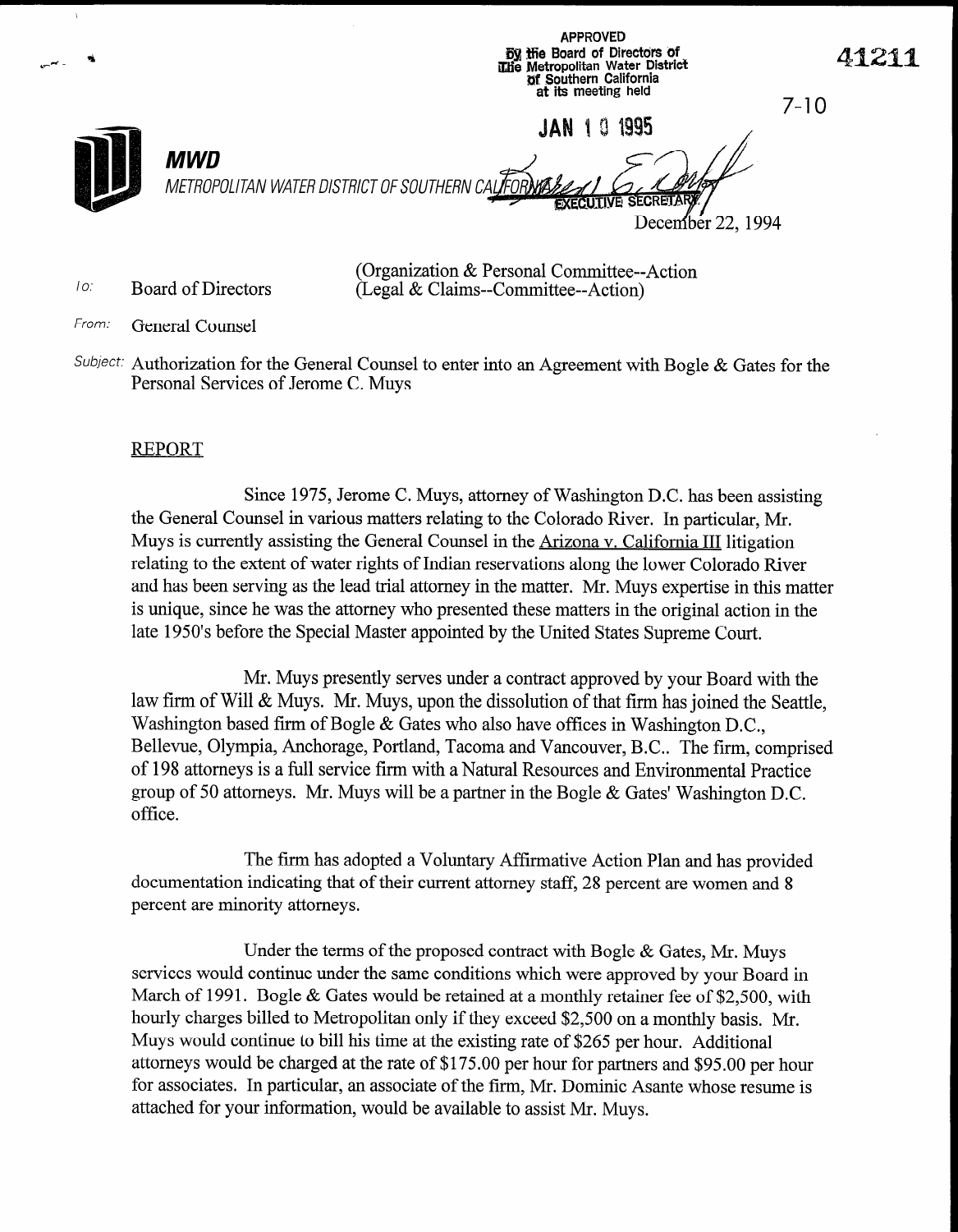Board of Directors -2- December 22, 1994

Should there be any changes in staff assigned by Mr. Muys to assist Metropolitan, I would consider my authority to include approval of such changes. The rates for such personal service would be consistent with the above schedule.

Mr. Robert P. Will, who was also a member of the firm of Will & Muys, presently renders services to Metropolitan pursuant to a separate agreement entered into with the General Manager for services unrelated to legal services. That agreement is unaffected by these changes.

### RECOMMENDATION

That the General Counsel be authorized to execute an agreement with the law firm of Bogle & Gates to provide for the personal services of Jerome C. Muys consistent with the terms and conditions outlined in this letter.

KLT:db:ljo linomo\klt\muys.blt

Attachment